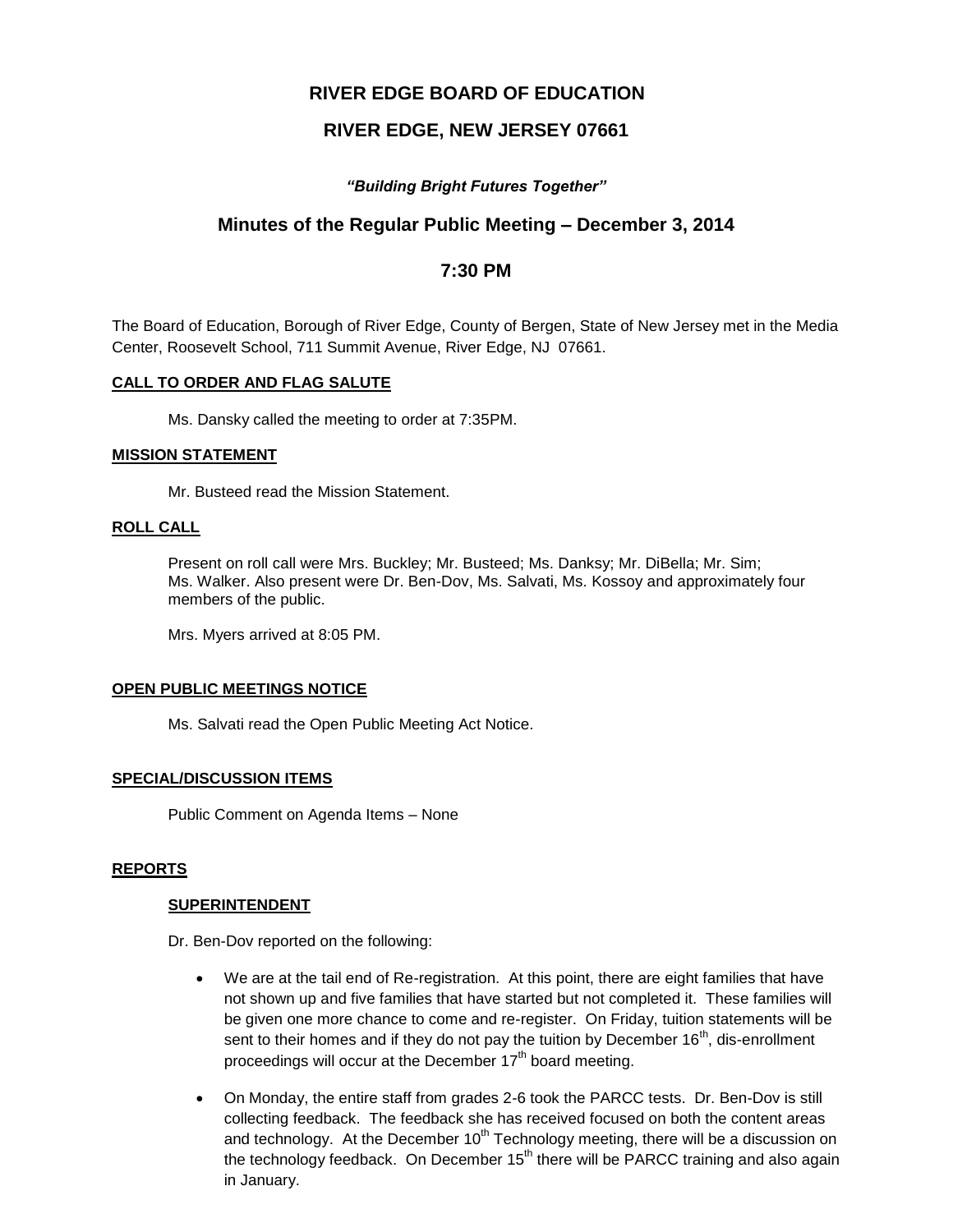- The academic goals for the District are on tonight's agenda and the non-academic goals came from Mr. Alfred Annunizata from the Community Planning Meeting. Some of those goals are multi-year ones.
- Dr. Ben-Dov thanked Ms. Janet Boyd for her service for the last five years as the Superintendent's liaison to the Public Library Board. Ms. Julie Rabinowitz is on tonight's agenda to be appointed as the new District Liaison to the Board of the River Edge Public Library.
- There was much activity last month in Professional Development, coordinated through Tri-District for River Edge and Oradell.
- Parent Academy is continuing to go strong. Literacy Night was held on Thursday, November 20<sup>th</sup> in Reading and Writing for grades K-2 and on Wednesday, December 10<sup>th</sup> there will be Math Night for parents of students in grades K-2 dealing with math fluency.
- There have been many safety and security workshops going on in Bergen County. Mrs. Heitman and Dr. Ben-Dov attended a workshop on Tuesday and Dr. Ben-Dov will attend another one on December  $10^{th}$ . Mr. Tom Smith is working with the district to come up with new emergency protocols for each school.
- The mayor of River Edge started a book club to promote literacy for first graders. Cherry Hill School joined the club and will be rewarded for reading a thousand books.
- On Monday, November 24, 2014 the Cherry Hill chorus performed a fabulous and spirited concert for the senior citizens with Ms. Dent. It was a wonderful experience.
- The Winter Concert at Cherry Hill School will be on December  $18<sup>th</sup>$  and Roosevelt's will be on December 17<sup>th</sup>.

## **PRINCIPAL**

Ms. Kossoy reported on the following:

- Report cards were distributed on Monday, December  $1<sup>st</sup>$ .
- Parent/Teacher Conferences were on Tuesday, December  $2^{nd}$  and will be on Thursday, December 4<sup>th</sup>.
- Parent Academy in Mathematics for grades K-2 will be held at Roosevelt School on Wednesday, December 10<sup>th</sup> from 7:30-9:00 PM.

## **BOARD SECRETARY**

Ms. Salvati reported on the following:

- The application for state aid is due at the end of the week.
- Ms. Salvati stated the budget process is under way.
- The 2015-2016 Budget Calendar is in each board members packet tonight.

#### **PRESIDENT**

Mrs. Myers reported on the following

- $\bullet$  Tri-District is meeting on Wednesday, December 10<sup>th</sup> in Oradell.
- Governance Training has to be completed by the end of this month.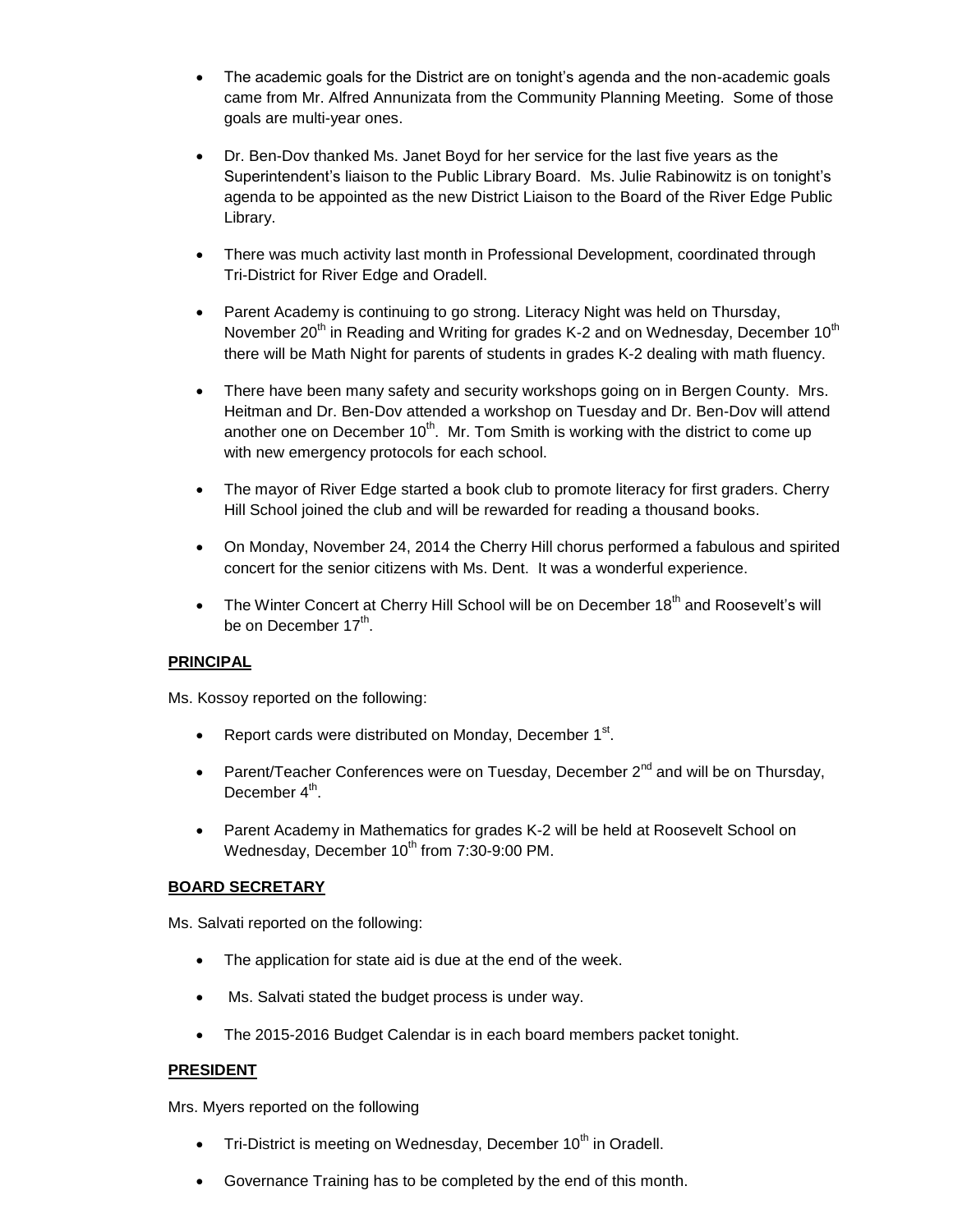#### **COMMITTEES**

- Ms. Walker attended a Building and Grounds Meeting tonight before the Board Meeting.
- Ms. Walker and Mr. Sim attended a Bergen County School Boards Association Meeting on December 2<sup>nd</sup> at Northern Highlands Regional High School.

#### **MOTIONS TO BE ACTED UPON**

#### **ADMINISTRATION/POLICY**

Motion by Mr. Busteed Seconded by Mr. DiBella

> **1**. That the Board of Education approve the following District Goals for the 2014 - 2015 school year.

**Goal #1:** At the conclusion of the 2014-15 school year, 80% of students in grades Kindergarten through two will increase their assessment score in fluency of adding and subtracting based on grade level specific CCSS expectations.

- Kindergarten will increase fluency in adding and subtracting within the number five by 30% improvement compared to the fall assessment
- Grade one will increase fluency in adding and subtracting within the number ten by 31% improvement as compared to the fall assessment.
- Grade two will increase fluency in adding and subtracting within the number twenty by 33% improvement as compared to the fall assessment.

**Goal #2:** At the conclusion of the 2014-15 school year, 75% of River Edge students in grades 3-6 will increase their Reading Informational Text Assessments score as follows:

- 75% Students in grades 3 and 4 will increase their *Reading Informational Text* assessment score by 12%, as compared to the Fall Assessment.
- 75% of River Edge students in grades 5 and 6 will increase their *Reading Informational Text* assessment score by 9%, as compared to the Fall Assessment

**Goal #3:** To promote active engagement of all community members in the education of the youth of River Edge.

**Goal #4:** To develop an Interim plan that will serve as a basis for a long-term plan that will address the increasing enrollment in the district in five-year increments (up to 15 years).

**2**. That the Board of Education approve the following School Goals for the 2014 - 2015 school year.

#### **Roosevelt School**

**Goal #1:** To develop knowledge of the attributes of high-quality student achievement for Reading-Informational Text.

At the conclusion of the 2014-2015 school year, students in grades three through six will increase their average assessment score for Reading Informational Text on Link It.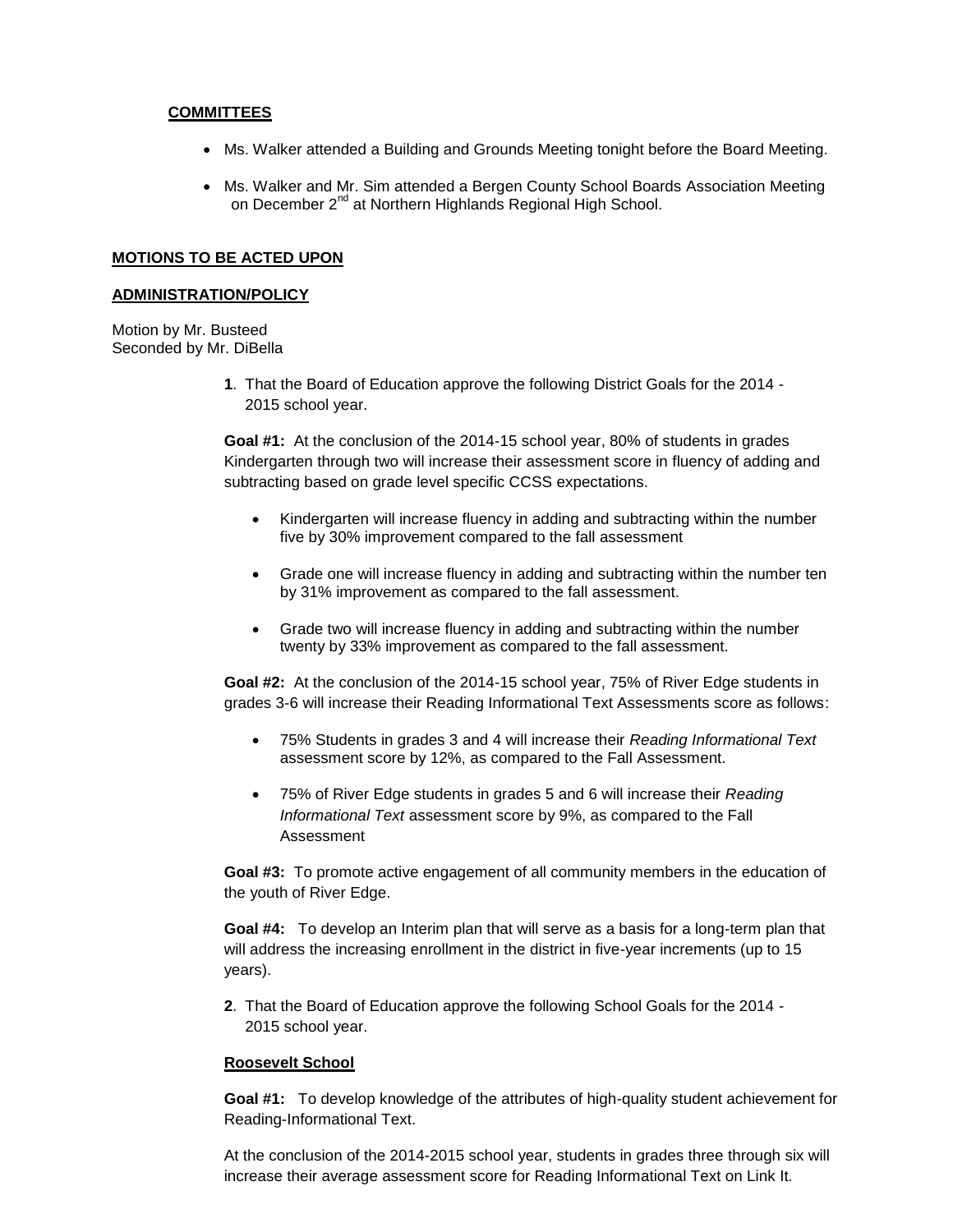- Grade Three: 80% of students will achieve an 80% or higher on the end of year Link It assessment. **This represents approximately 10% growth**
- Grade Four: 80% of students will achieve an 80% or higher on the end of year Link It assessment. **This represents approximately 10% growth**
- Grade Five: 80% of students will achieve a 90% or higher on the end of year Link It assessment. **This represents approximately 6% growth**
- Grade Six: 80% of students will achieve a 75% or higher on the end of year Link It assessment. **This represents approximately 10% growth**

**Goal #2**: At the conclusion of the 2014-2015 school year, students in grades one through two will increase their assessment score in fluency of adding and subtracting.

- Grade one: 80% of students will achieve an 80% or higher on the end of year post assessment **This represents approximately 35% growth**
- Grade two: 80% of students will achieve an 85% or higher on the end of year post assessment. **This represents approximately 35% growth**

#### **Cherry Hill School**

**Goal #1:** To develop knowledge of the attributes of high-quality student achievement for Reading- Informational Text.

At the conclusion of the 2014-15 school year, 75% of students in grades three through six will increase their assessment score for Reading Informational Text.

- 75% of students in grades three and four will show an increase in student growth by **13.5%** on the Spring Assessment.
- 75% of students in Grades five and six will show an increase in student growth by **12%** on the Spring Assessment.

**Goal #2:** At the conclusion of the 2014-15 school year, 80% of students in grades one through two will increase their assessment score in fluency of adding and subtracting.

- 80% of students in grade one will increase fluency in adding and subtracting to show a student growth of a **27% increase** on the Spring assessment.
- 80% of students in grade two will increase fluency in adding and subtracting within the number twenty to show a student growth of **31% increase** on the spring assessment.

#### **New Bridge Center**

**Goal #1:** At the conclusion of the 2014-2015 school year, 80% of students in Kindergarten will master 20/25 words on the WISD List in their Reading.

**Goal #2:** Students in Kindergarten will increase fluency in adding and subtracting within the number five by 30% improvement to the fall assessment.

**Goal #3:** Create and support teacher professional learning in Math and ELA Common Core State Standards (CCSS) implementation.

**Goal #4:** Train and support Third and Fourth Grade Teachers and Students in Conflict Resolution strategies to provide knowledge to make appropriate and positive choices as Digital Citizens.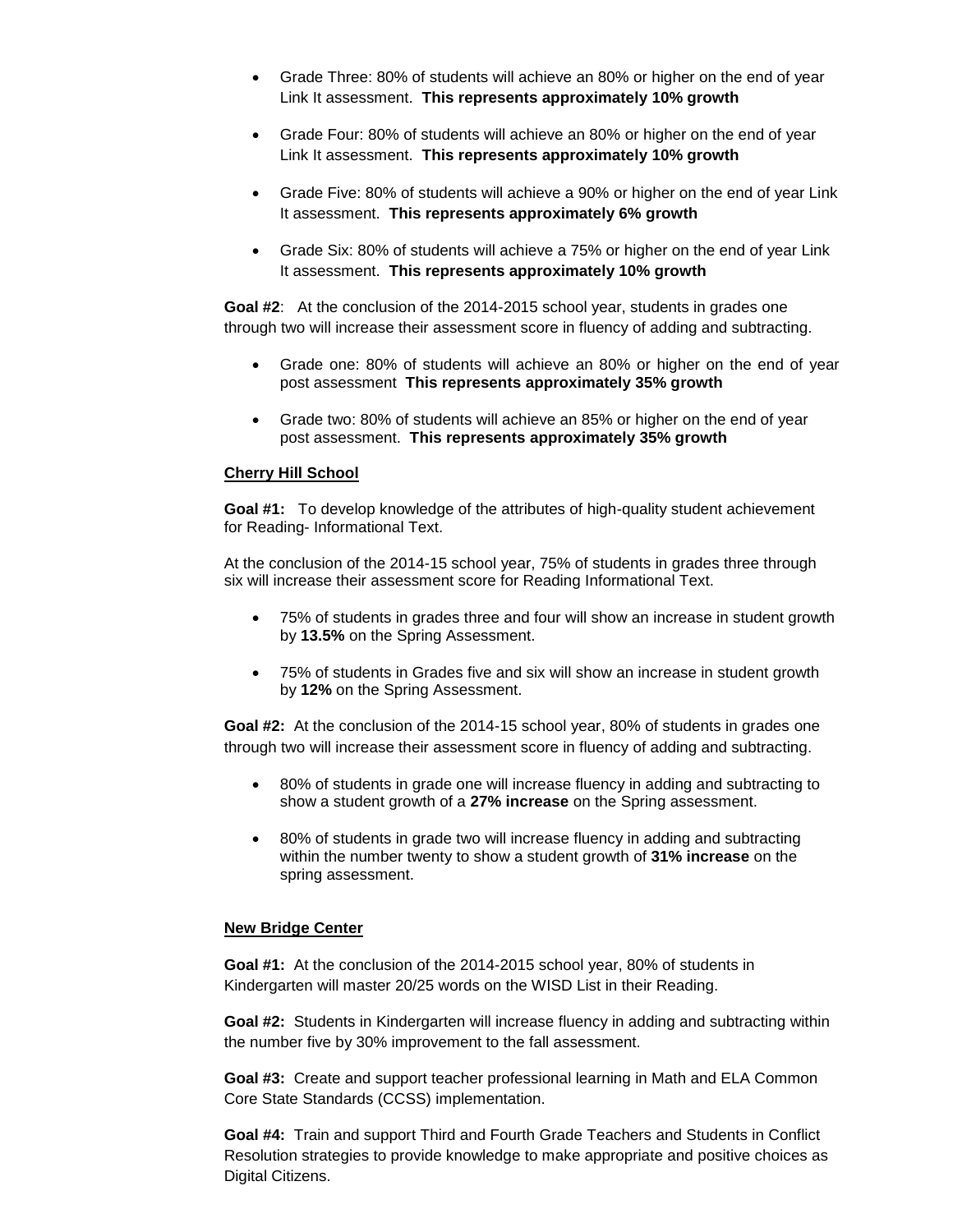**3**. That the Board of Education approve the following Goals for the Sub Group of Students with Disabilities for the 2014 - 2015 school year.

**Goal #1:** The Students with Disabilities in the River Edge School District will demonstrate the following percentage growth gains on the 2015-2016 statewide assessment measure. Target growth scores are individually determined by the Department of Education.

- Cherry Hill School Students with Disabilities will demonstrate 19.5% growth in Language Arts Literacy.
- Cherry Hill School Students with Disabilities will demonstrate 18.9% growth in Mathematics.
- Roosevelt School Students with Disabilities will demonstrate 23.8% growth in Language Arts Literacy.
- Roosevelt School Students with Disabilities will demonstrate 11.7% growth in Mathematics.

Ayes: Mrs. Buckley, Mr. Busteed, Ms. Dansky, Mr. DiBella, Mrs. Myers, Mr. Sim, Ms. Walker Nays: None

Motion by Mr. DiBella Seconded by Mrs. Buckley

> 4. That the Board of Education approve the Minutes and Confidential Minutes of October 1, 2014 as amended.

Ayes: Mrs. Buckley, Mr. Busteed, Ms. Dansky, Mr. DiBella, Mrs. Myers, Mr. Sim, Ms. Walker Nays: None

Motion by Mrs. Buckley Seconded by Ms.Walker

5. That the Board of Education approve the Minutes of October 22, 2014.

Ayes: Mrs. Buckley, Mr. Busteed, Ms. Dansky, Mr. DiBella, Mrs. Myers, Mr. Sim, Ms. Walker Nays: None

Motion by Mrs. Myers Seconded by Ms.Walker

6. That the Board of Education approve the Confidential Minutes of October 22, 2014.

Ayes: Mrs. Buckley, Mr. Busteed, Ms. Dansky, Mrs. Myers, Mr. Sim, Ms. Walker Nays: None Abstained: Mr. DiBella

Motion by Ms. Walker Seconded by Ms. Dansky

> 7. That the Board of Education approve the staff development and travel as per the schedules for December 2014 including relevant mileage reimbursement. (Addendum)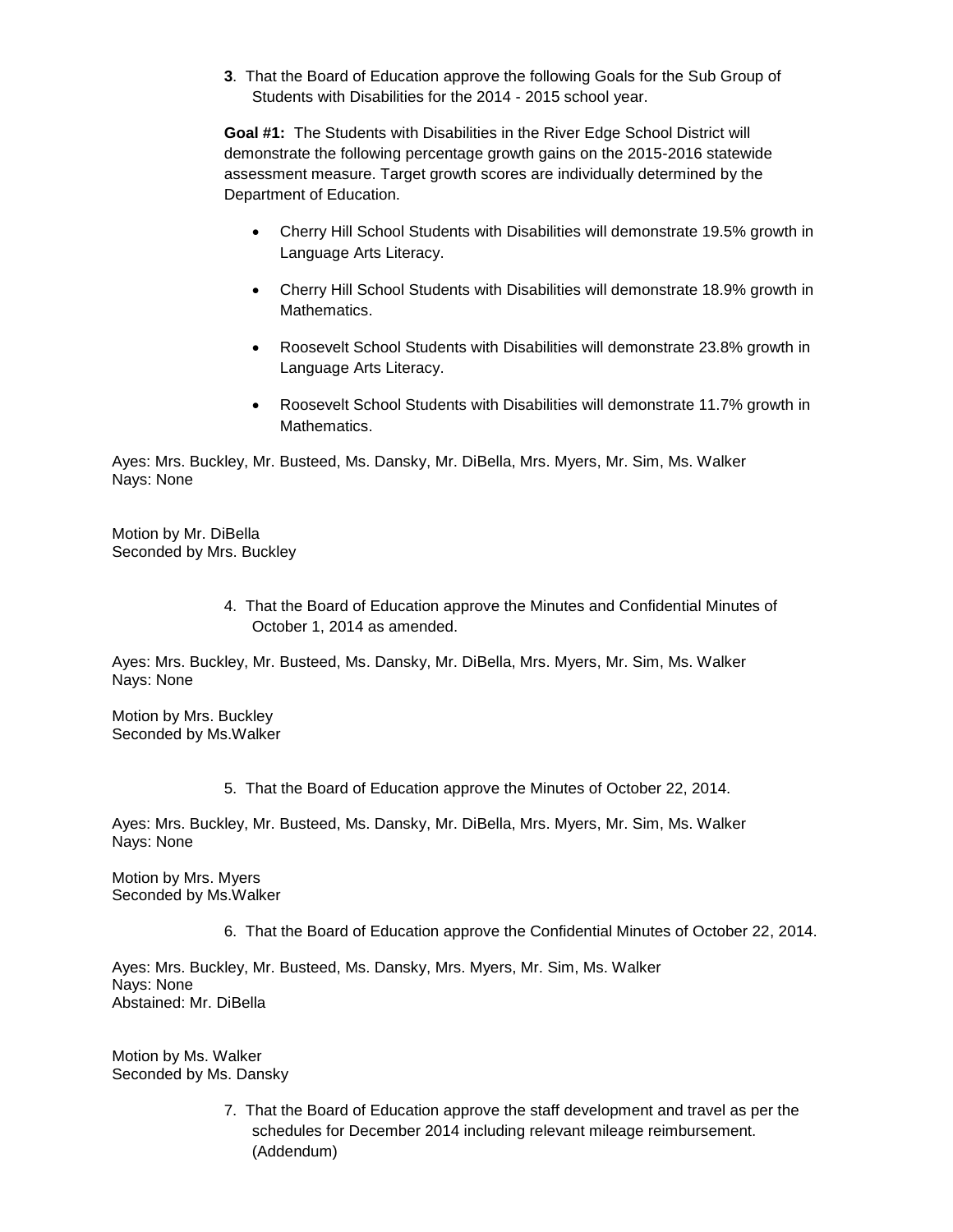8. That the Board of Education approve the completion of the following emergency drills:

| School                    | <b>Dates</b>                 |
|---------------------------|------------------------------|
|                           |                              |
| <b>Cherry Hill School</b> | November 24, 2014 Lockdown   |
|                           | November 25, 2014 Fire Drill |
| Roosevelt School          | November 25, 2014 Fire Drill |
|                           | November 26, 2014 Lockdown   |
|                           |                              |

Ayes: Mrs. Buckley, Mr. Busteed, Ms. Dansky, Mr. DiBella, Mrs. Myers, Mr. Sim, Ms. Walker Nays: None

#### **CURRICULUM/EDUCATION** - None

#### **BUILDINGS & GROUNDS -**None

#### **FINANCE/GRANTS/GIFTS**

Motion by Ms. Dansky Seconded by Mr. Sim

- 1. That the Board of Education accept a gift from the Roosevelt PTO for an eColor Poster Printer in the amount of \$5,400.
- 2. That the Board of Education accept a gift from the Cherry Hill School PTO and New Bridge Center PTO for an eColor Poster Printer in the amount of \$5,200.

Ayes: Mrs. Buckley, Mr. Busteed, Ms. Dansky, Mr. DiBella, Mrs. Myers, Mr. Sim, Ms. Walker Nays: None

#### **PERSONNEL**

 Motion by Mr. Sim Seconded by Mr. Busteed

- **1**. That the Board of Education accept, with regret, the resignation of Alyson Herrick, Part-time Aide, effective December 12, 2014.
- **2**. That the Board of Education, with the recommendation of the Superintendent, appoint Julie Rabinowitz, as the District Liaison to the Board of the River Edge Public Library.

Ayes: Mrs. Buckley, Mr. Busteed, Ms. Dansky, Mr. DiBella, Mrs. Myers, Mr. Sim, Ms. Walker Nays: None

#### **RIVER EDGE SPECIAL EDUCATION -** None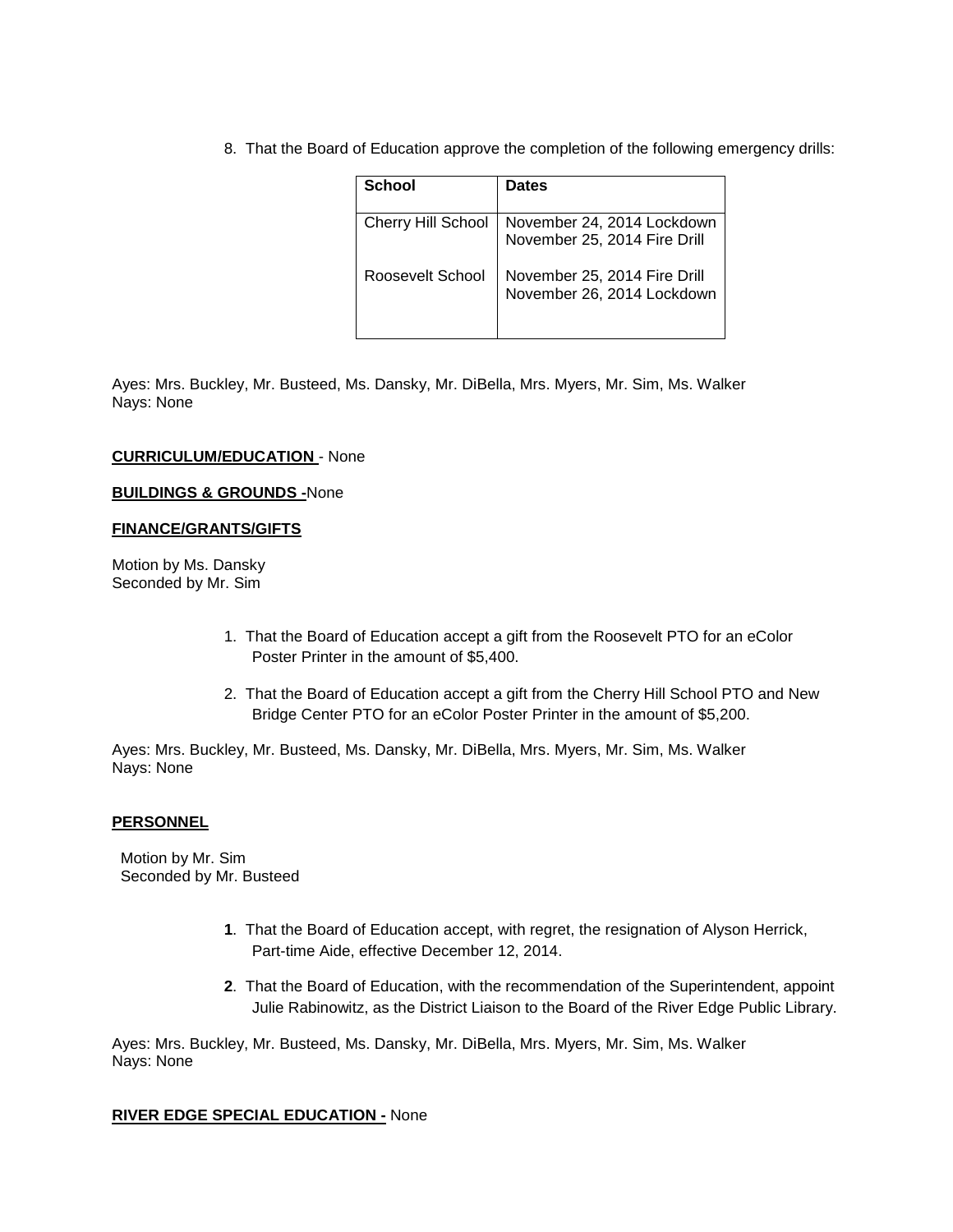### **REGION V ADMINISTRATION & TRANSPORTATION**

Motion by Mr. Busteed Seconded by Mr. DiBella

> **1**. That the Board of Education approve the following Quote Contract for EZ Ride Transportation.

| Route # | Transporter | <b>Per Diem</b>                      |
|---------|-------------|--------------------------------------|
| Q182    |             | Camp Sunshine   \$164.00 (with aide) |

**2**. That the Board of Education approve the following Quote Contract for EZ Ride Transportation.

| Route # | Transporter                                  | <b>Per Diem</b> |
|---------|----------------------------------------------|-----------------|
| Q189    | New Bridges/Ridgewood   \$158.00 (with aide) |                 |

**3**. That the Board of Education approve the following Quote Contract for EZ Ride Transportation.

| Route # | Transporter                  | <b>Per Diem</b> |
|---------|------------------------------|-----------------|
| Q191    | <b>Tenafly Middle School</b> | \$166.00        |

**4**. That the Board of Education approve the following Quote Contract for EZ Ride Transportation.

| Route # | Transporter                 | <b>Per Diem</b> |
|---------|-----------------------------|-----------------|
| Q193    | Comm. Steps to Independence | \$160.00        |

**5**. That the Board of Education approve the following Renewal Contract for EZ Ride Transportation.

| Route # | Transporter                                        | <b>Per Diem</b> |
|---------|----------------------------------------------------|-----------------|
| 2034    | Children's Institute/Verona   \$182.41 (with aide) |                 |
| 2036    | Midland Pk. High School                            | \$129.14        |

**6**. That the Board of Education approve the following Quote Contract for Glorious Transportation.

| <b>Route</b> # | <b>Transporter</b> | <b>Per Diem</b>                       |
|----------------|--------------------|---------------------------------------|
| Q185           |                    | Allegro School   \$174.00 (with aide) |

Ayes: Mrs. Buckley, Mr. Busteed, Ms. Dansky, Mr. DiBella, Mrs. Myers, Mr. Sim, Ms. Walker Nays: None

**OLD/NEW BUSINESS** - None